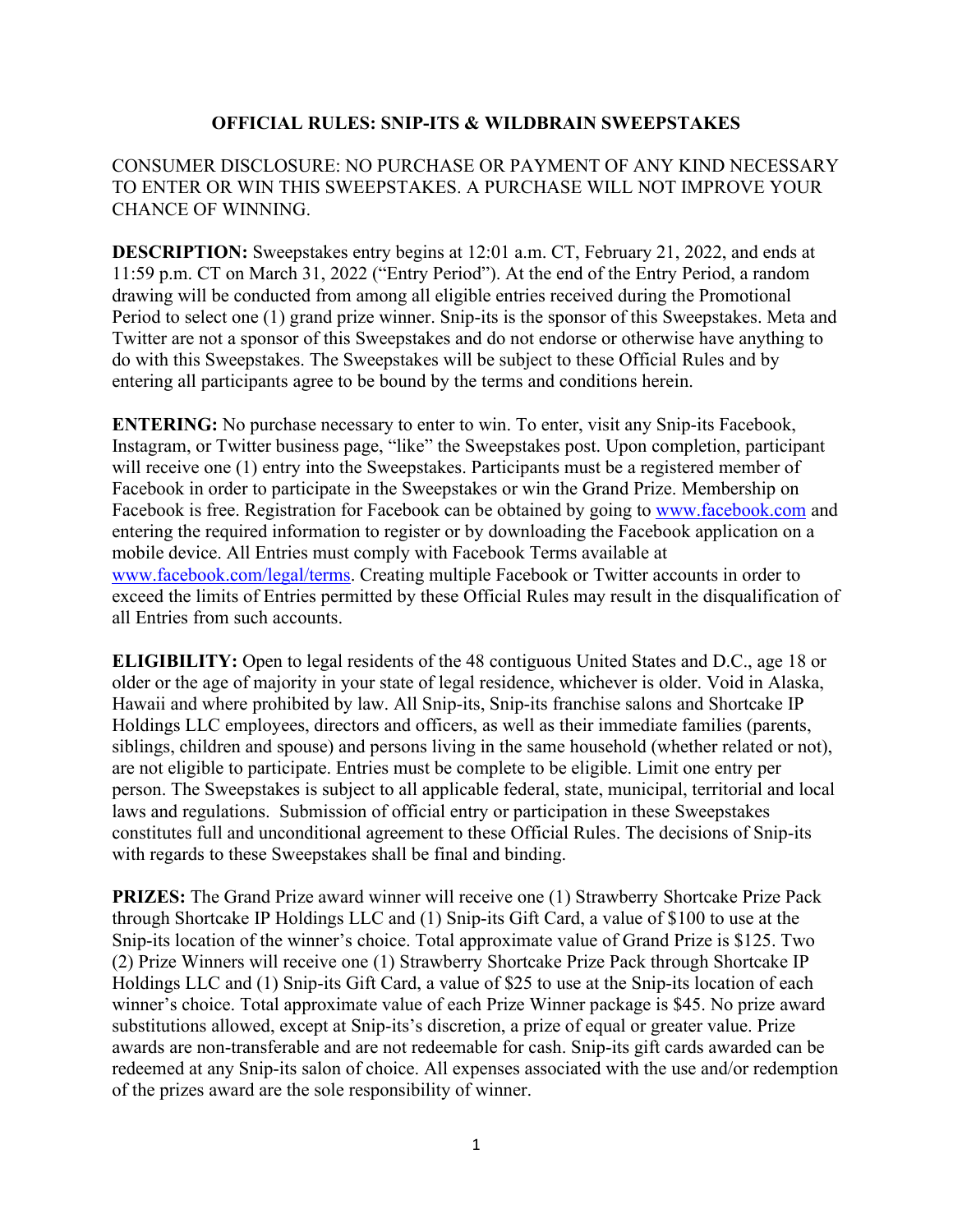**WINNING:** One (1) Grand Prize award winner and two (2) Prize Winners will be selected from all eligible entries received by random electronic drawing conducted by Snip-its on or about April 4, 2022, at Snip-its Corporate Office. Winner(s) need not be present to win. Official notice to winner will be sent by email or private message on or about April 5, 2022. The prize award must be claimed within thirty (30) days of notification. If the prize award is not claimed, it will be awarded in a subsequent random electronic drawing until a selected winner claims the prize. Winners are responsible for any income tax or tax withholdings resulting from prize award.

**ODDS OF WINNING:** The odds of winning a prize award depend upon the total number of eligible entries received. All prizes will be awarded provided a sufficient number of eligible entries are received and prizes are validly claimed by April 16, 2023, after which no alternate winners will be selected, nor unclaimed prizes awarded.

**GENERAL RULES:** Snip-its reserves the right at its sole discretion to modify, terminate or suspend all or a portion of this Sweepstakes should non-authorized human interference, fraud, printing errors, Internet viruses, hackers or other causes beyond the control of Snip-its corrupt or impair administration, security, fairness or proper operation of this Sweepstakes. Snip-its assumes no responsibility for lost, late or illegible entries. Snip-its, Snip-its franchise salons and Shortcake IP Holdings LLC are not liable for injury, loss or damage of any kind resulting from acceptance or use of a prize(s) or participation in this Sweepstakes. The name of the Grand Prize winner and other Prize Winners can be obtained after April 6, 2022, by mailing a self-addressed stamped envelope to: FS Snip-its Corporation, 211 River Ridge Circle S, #100, Burnsville, MN 55337.

By entering in these Sweepstakes, each entrant agrees to Snip-its contacting entrant for the purposes of administering the Sweepstakes and distributing prizes and awards. No personal information will be collected in connection with the Sweepstakes. All questions or disputes regarding eligibility for these Sweepstakes, as well as the Grand Prize or other Prize Winners award(s), or an entrant's compliance with these Official Rules will be resolved by Snip-its in its sole discretion.

**LIMITATION OF LIABILITY:** Snip-its is not responsible for incorrect or inaccurate transcription of information, for problems related to any of the equipment or programming associated with these Sweepstakes, for any human error, for any interruption, deletion, omission, defect, or line failure of any telephone network or electronic transmission, for problems relating to computer equipment, software, inability to access the website or online service, or for any other technical or non-technical error or malfunction. In the event of a printing error or irregular packaging, neither Snip-its, Shortcake IP Holdings LLC, any related companies, parents, subsidiaries, affiliates, and respective agents and their agencies, suppliers and other companies involved in the development or execution of the Sweepstakes or the production or distribution of Sweepstakes materials ("Releasees") shall have any liability. UNDER NO CIRCUMSTANCES, INCLUDING, BUT NOT LIMITED TO, NEGLIGENCE, SHALL ANY OF THE RELEASEES BE LIABLE FOR ANY DIRECT, INDIRECT, INCIDENTAL, SPECIAL OR CONSEQUENTIAL DAMAGES ARISING OUT OF THESE SWEEPSTAKES OR MERCHANDISE OFFERED, EVEN IF ANY OR ALL OF THE FOREGOING OR ANY OF THEIR AUTHORIZED REPRESENTATIVES HAVE BEEN ADVISED OF THE